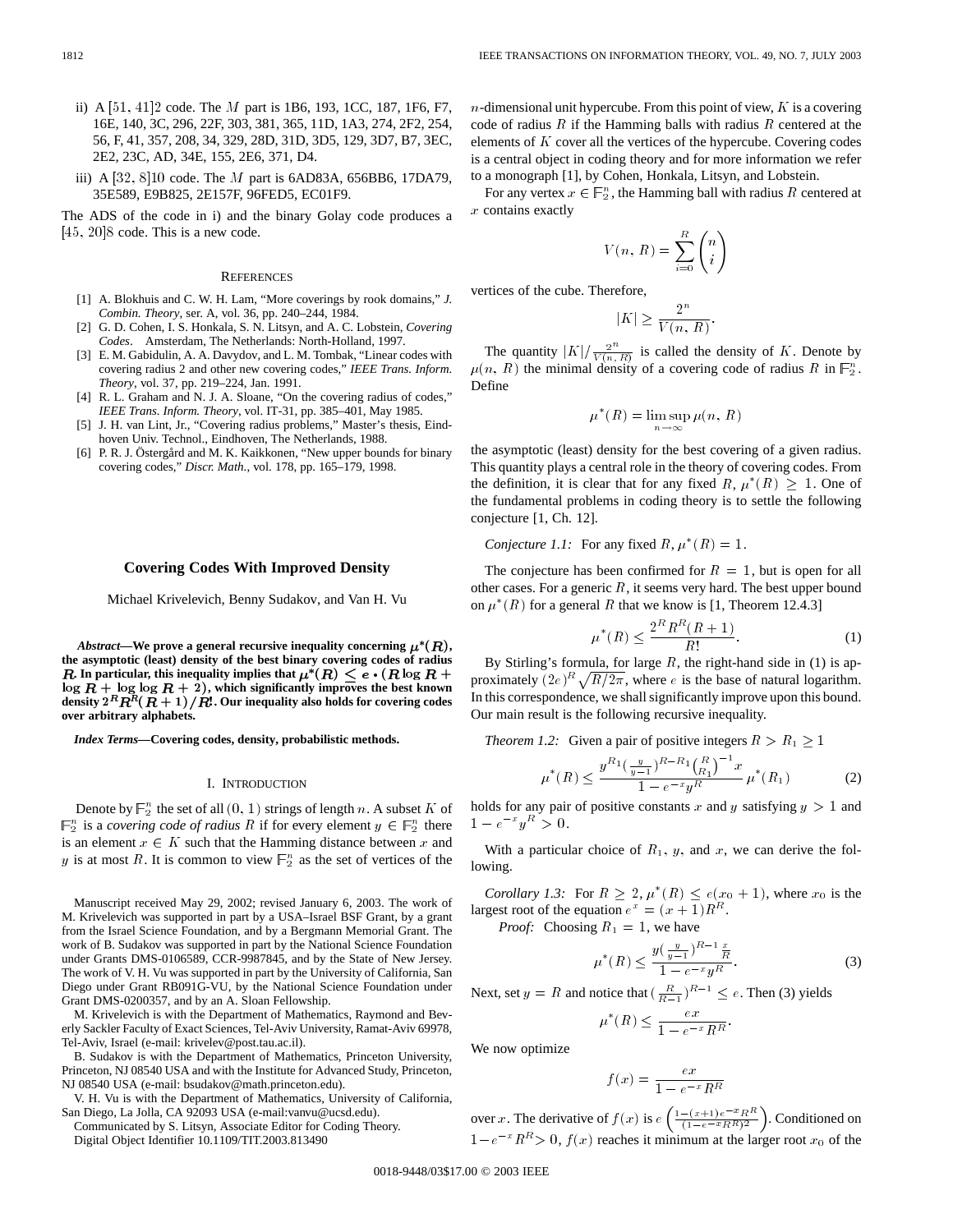IEEE TRANSACTIONS ON INFORMATION THEORY, VOL. 49, NO. 7, JULY 2003<br>equation  $1 - (x+1)e^{-x}R^R = 0$  (it is easy to check that this equation equation  $1 - (x+1)e^{-x}R^R = 0$  (it is easy to check that this equation has two roots). By definition,  $e^{-x_0}R^R = \frac{1}{x_0+1}$  and by substituting this in the formula of  $f(x)$  we have  $f(x_0) = e(x_0 + 1)$ .

It is easy to see that for  $R \geq 3$ ,  $x_0 \leq R \log R + \log R + \log R + 1$ , so we have the following inequality, which improves the exponential function in the right-hand side of (1) to an almost linear function. Here and later the logarithms have natural base.

Corollary 1.4: For all 
$$
R \geq 3
$$

 $\mu^*(R) \leq e(R \log R + \log R + \log \log R + 2).$ 

In practice, one might be able obtain a good bound for  $\mu^*(R)$  where  $R$  belongs to a special sequence  $S$ . In such a case, we can use Theorem 1.2 to obtain a good bound for  $\mu^*(R)$  for all R close to S. For instance, by setting  $R_1 = R - 1$ ,  $y = R/(R - 1)$ , and  $x = 2$  one can deduce that

$$
\mu^*(R) \le \frac{\left(\frac{R}{R-1}\right)^{R-1} x}{1 - e^{-x} \left(\frac{R}{R-1}\right)^R} \mu^*(R-1) < \frac{2e}{1/2} \mu^*(R-1)
$$
\n
$$
= 4e\mu^*(R-1) \tag{4}
$$

where, with a more careful choice of x and y, one can replace  $4e$  by a smaller constant.

Our bounds generalize to codes over an arbitrary alphabet. Consider a finite alphabet A of cardinality q. Let  $A^n$  be the set of all strings of length *n* formed by the elements of A. Instead of  $\mu^*(R)$  we consider its natural generalization  $\mu_q^*(R)$ . With only nominal changes, we can repeat the proof of Theorem 1.2 to obtain the following.

*Theorem 1.5:* Given a pair of positive integers  $R > R_1 \ge 1$ 

$$
\mu_q^*(R) \le \frac{y^{R_1} \left(\frac{y}{y-1}\right)^{R-R_1} \left(\frac{R}{R_1}\right)^{-1} x}{1 - e^{-x} y^R} \mu_q^*(R_1)
$$
\n<sup>(5)</sup>

holds for any pair of positive constants x and y satisfying  $y > 1$  and  $1 - e^{-x} y^R > 0.$ 

Since it is known (see, e.g., [1, Corollary 12.4.9]) that  $\mu_q^*(1) \leq 2$ for any fixed  $q$ , we can obtain the following corollary.

*Corollary 1.6:* For any  $R \geq 2$ , we have

 $\mu_q^*(R) \leq e(x_0+1)\mu_q^*(1) \leq 2e(x_0+1)$ 

where  $x_0$  is the larger root of the equation  $e^x = (x + 1)R^R$ .

Our proof of Theorem 1.2 provides an efficient algorithm that constructs a code satisfying the claimed bound (see Section IV for more details). The rest of this correspondence is organized as follows. The next two sections are devoted to the proof of Theorem 1.2. Section II contains a few lemmas and Section III presents the rest of the proof. At the end of Section III, we show how to modify the proof of Theorem 1.2 to prove Theorem 1.5. The final section, Section IV, contains several concluding remarks.

### II. LEMMAS

*Lemma 2.1:* Let  $(f_n)$ ,  $(a_n)$ ,  $(b_n)$  and  $(s_n)$  be sequences of positive numbers where

$$
\limsup_{n \to \infty} f_n \le f, \quad \limsup_{n \to \infty} a_n \le a, \quad \limsup_{n \to \infty} b_n \le b < 1
$$

and

$$
s_n \le a_n f_{\lfloor n/y \rfloor} + b_n s_{\lfloor n/y \rfloor} \tag{6}
$$

where  $y > 1$  is a constant. Then

$$
\limsup_{n \to \infty} s_n \le \frac{af}{1 - b}.
$$

*Proof:* As  $\limsup_{n\to\infty} b_n < 1$ , it is clear that the sequence  $(s_n)$ is upper bounded, so its lim sup exists and will be denoted by s. By the recursive inequality (6), s must satisfy

$$
s \le af + bs
$$

which implies that  $s \leq \frac{af}{1-b}$ , completing the proof.

The next lemma is purely graph theoretic. A graph consists of a vertex set V and an edge set E, where E is a subset of the set of all unordered pairs of V. If the pair  $(u, v) \in E$ , we say that the vertices u and  $v$  are adjacent. The degree of  $u$  is the number of vertices adjacent to  $u$ ; G is d-regular if the degree of every vertex is d. For a vertex  $u$ ,  $N(u)$  denotes the union of u with the set of vertices adjacent to it.

Given a graph  $G$  with vertex set  $V$ , for each subset  $X$  of  $V$  set  $N(X) = \bigcup_{u \in X} N(u)$ . Furthermore, set  $N(X) = V \setminus N(X)$ .

*Lemma 2.2:* For every positive constant x and a  $d$ -regular graph  $G$  on  $m$  vertices, there is a set  $X$  of vertices of cardinality at most  $xm/(d + 1)$  such that

$$
|\overline{N}(X)| \le e^{-x} e^{\frac{d+1}{m}} m.
$$

*Proof:* Pick uniformly at random a set X of  $k = |xm/(d + 1)|$ vertices. A vertex v belongs to  $N(X)$  if and only if X and  $N(v)$  are disjoint. The probability of this event is precisely

$$
P = \frac{\binom{m-d-1}{k}}{\binom{m}{k}} = \frac{(m-d-1)\cdots(m-d-k)}{m\cdots(m-k+1)}
$$
  
\n
$$
\leq \left(1 - \frac{d+1}{m}\right)^k \leq \left(1 - \frac{d+1}{m}\right)^{\frac{mx}{d+1}-1}
$$
  
\n
$$
\leq e^{-\left(\frac{d+1}{m}\right)\left(\frac{x}{d+1}-1\right)} = e^{-x} e^{\frac{d+1}{m}}.
$$

Here, we used the trivial fact that  $e^{-z} \geq 1 - z$  for any z between 0 and 1. It follows that expectation of  $|\overline{N}(X)|$  is at most  $e^{-x}e^{\frac{d+1}{m}}m$ and, therefore, there exists a set X such that  $|\overline{N}(X)| \leq e^{-x} e^{\frac{d+1}{m}} m$ , completing the proof.

## III. PROOF OF THEOREM 1.2

Let y be an arbitrary positive constant larger than 1. For a pair  $(n, R)$ set  $n_1 = \lfloor n/y \rfloor$  and let  $1 \leq R_1 < R$ ,  $n_1' = n - n_1$ , and  $R_1' =$  $R - R_1$ . Given two strings  $s' \in \mathbb{F}_2^{n'_1}$  and  $s \in \mathbb{F}_2^{n_1}$ ,  $s' \oplus s$  denotes the concatenation of  $s'$  and  $s$ . Clearly,  $s' \oplus s$  is a string in  $\mathbb{F}_2^n$ . Furthermore, for two sets  $S' \subset \mathbb{F}_2^{n'_1}$  and  $S \subset \mathbb{F}_2^{n_1}$ , define

$$
S' \oplus S = \{s' \oplus s | s' \in S', s \in S\}.
$$

View  $\mathbb{F}_2^{n'_1}$  as the vertex set of a graph, where two vertices are adjacent if their Hamming distance is at most  $R'_1$ . Clearly, this graph has  $m =$  $2^{n'_1}$  vertices and all degrees equal  $d = V(n'_1, R'_1) - 1$ . Consider a set  $X \subseteq \mathbb{F}_2^{n'_1}$  as in Lemma 2.2. The parameter x, which depends on R, but does not depend on  $n$ , will be later optimized.

Next, we give a recursive construction for a covering code with small density, inspired by a construction of Cooper, Ellis, and Kahng [2].

Let  $K_1$  and  $K_2$  be optimal covering codes in  $\mathbb{F}_2^{n_1}$  of radii  $R_1$  and  $R$ , respectively. By definition, it is easy to see that the set

$$
K=(X\oplus K_1)\cup(\overline{N}(X)\oplus K_2)
$$

is a covering code of radius  $R$  in  $\mathbb{F}_2^n$ . As  $K_1$  and  $K_2$  are optimal, their cardinalities are

$$
\mu(n_1, R_1) \frac{2^{n_1}}{V(n_1, R_1)}
$$
 and  $\mu(n_1, R) \frac{2^{n_1}}{V(n_1, R)}$ 

 $\Box$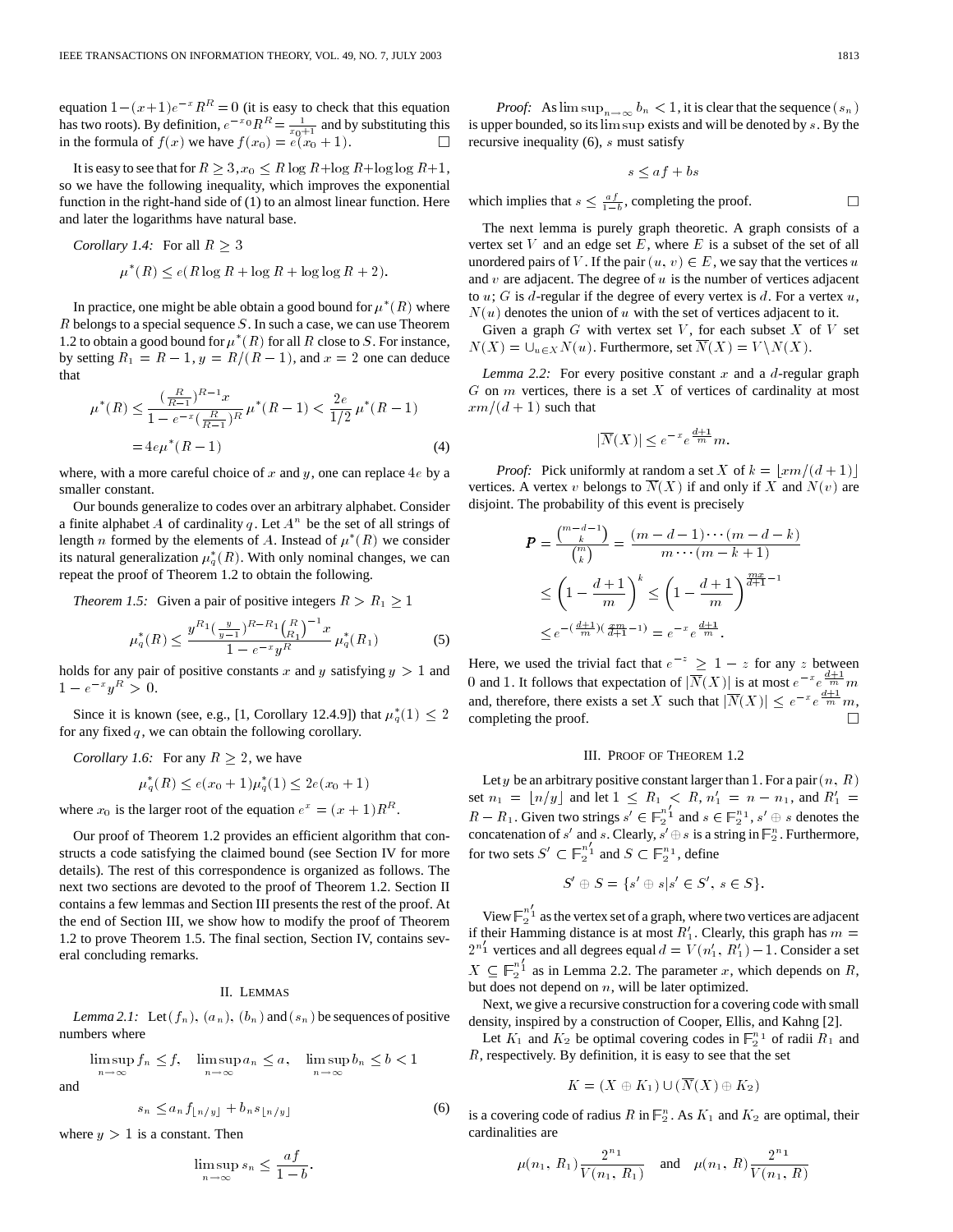respectively. So the cardinality of  $K$  is at most

$$
x \frac{2^{n'_1}}{V(n'_1, R'_1)} \frac{\mu(n_1, R_1)2^{n_1}}{V(n_1, R_1)} + e^{-x} e^{\frac{d+1}{m}} 2^{n'_1} \frac{\mu(n_1, R)2^{n_1}}{V(n_1, R)}
$$
  
= 
$$
x \frac{\mu(n_1, R_1)2^n}{V(n'_1, R'_1)V(n_1, R_1)} + \frac{\mu(n_1, R)2^n}{V(n_1, R)} e^{-x} e^{\frac{d+1}{m}}.
$$

On the other hand, by the definition of  $\mu(n, R)$ 

$$
|K|\geq \mu(n,\,R)\frac{2^n}{V(n,\,R)}
$$

so

$$
\mu(n, R) \frac{2^n}{V(n, R)} \le \frac{2^n}{V(n'_1, R'_1)V(n_1, R_1)} x \mu(n_1, R_1)
$$

$$
+ \frac{2^n}{V(n_1, R)} e^{-x} e^{\frac{d+1}{m}} \mu(n_1, R) \quad (7)
$$

which implies

$$
\mu(n, R) \le \frac{V(n, R)}{V(n'_1, R'_1)V(n_1, R_1)} x \mu(n_1, R_1)
$$

$$
+ \frac{V(n, R)}{V(n_1, R)} e^{-x} e^{\frac{d+1}{m}} \mu(n_1, R). \quad (8)
$$

Now we are in position to apply Lemma 2.1;  $\mu(n, R)$ ,  $\mu(n_1, R_1)$ ,  $\frac{V(n, R)}{V(n_1, R_1)V(n_1, R_1)}x$ , and  $\frac{V(n, R)}{V(n_1, R)}e^{-x}e^{\frac{d+1}{m}}$  play the roles of  $s_n$ ,  $f_n$ ,  $a_n$ , and  $b_n$ , respectively.

First of all, we have (by definition) that

$$
\limsup_{n \to \infty} \mu(n_1, R_1) = \limsup_{n_1 \to \infty} \mu(n_1, R_1) = \mu^*(R_1)
$$

and

$$
\limsup_{n \to \infty} \mu(n, R) = \mu^*(R).
$$

Next, for all large enough *l* 

$$
V(l, R) = \sum_{i=0}^{R} \binom{l}{R} \approx \binom{l}{R} \approx \frac{l^R}{R!}.
$$

Moreover,  $R'_1 = R - R_1$ ,  $\lim_{n \to \infty} \frac{n}{n_1} = y$  and  $\lim_{n \to \infty} \frac{n}{n_1'} = \frac{y}{y-1}$ . So

$$
\lim_{n \to \infty} \frac{V(n, R)}{V(n'_1, R'_1)V(n_1, R_1)} = \lim_{n \to \infty} \frac{n^R}{n_1^{R_1} n_1'^{R'_1}} \frac{R_1! R'_1!}{R!}
$$

$$
= y^{R_1} \left(\frac{y}{y-1}\right)^{R-R_1} \left(\frac{R}{R_1}\right)^{-1}.
$$
 (9)

Similarly

$$
\lim_{n \to \infty} \frac{V(n, R)}{V(n_1, R)} = \lim_{n \to \infty} \left(\frac{n}{n_1}\right)^R = y^R
$$
 (10)

and, finally

$$
\lim_{n \to \infty} e^{\frac{d+1}{m}} = 1
$$

(recall that  $m = 2^{n'_1}$  and  $d + 1 = V(n'_1, R'_1) \ll m$ ). Lemma 2.1 yields

$$
\mu^*(R) \le \frac{y^{R_1} \left(\frac{y}{y-1}\right)^{R-R_1} \left(\frac{R}{R_1}\right)^{-1} x}{1 - e^{-x} y^R} \mu^*(R_1)
$$
(11)

for any constant  $y > 1$  and any positive constant x satisfying  $1$  $e^{-x}y^R > 0$ . This concludes the proof.  $\Box$ 

To prove Theorem 1.5, we only need to make few nominal changes, which are due to the fact that  $|A^n| = q^n$  and a Hamming ball with radius  $R$  now has

$$
\sum_{i=0}^{R} (q-1)^i \binom{n}{i} \approx (q-1)^R \frac{n^R}{R!}
$$

vertices. The presence of  $q$  does not really matter; a careful look at  $(7)$ –(10) reveals that the terms containing q cancel each other and the whole analysis remains the same.

# IV. REMARKS

*A slightly better bound*. Corollary 1.3 can be improved slightly by optimizing the estimate in (3) as a two-variable function in x and  $y$ (instead of fixing  $y = R$  and optimizing x). Consequently, we could also improve Corollary 1.4 slightly. However, the details are a little bit technical and we prefer to present these corollaries in the current form for the sake of clarity.

*Algorithmic aspects*. Our proof provides an efficient randomized algorithm to find codes with improved densities. Notice that in order to find a code with radius  $R$  satisfying the bound in Corollary 1.3, the codes  $K_1$  and  $K_2$  in Section III do not need to be optimal. It is sufficient that they both satisfy the bound in Corollary 1.3 (as we use induction). The only place where randomness is involved is Lemma 2.2. It is simple to show that a random set  $X$  satisfies the requirements of the lemma with positive constant probability.

When it becomes important to have a deterministic algorithm, we can derandomize the proof of Lemma 2.2 by the standard "conditioning method" (see [3]). The set  $X$  in Lemma 2.2 can be produced by the following deterministic algorithm: Order the vertices of the graph as  $v_1, v_2, \ldots, v_m$ . Assume that  $v_1, \ldots, v_{i-1}$  have been considered and a subset  $X_{i-1}$  has been selected  $(X_0$  is the empty set). If  $|X_{i-1}| = k$ , let  $X = X_{i-1}$  and output X. Otherwise, consider  $v_i$  and compute the (conditional) expectations of  $|\overline{N}(X)|$  with respect to one of the following two cases

- i)  $v_i$  is chosen in X and the rest of X is chosen randomly from  $v_{i+1}, \ldots, v_n;$
- ii)  $v_i$  is not chosen in X and the rest of X is chosen randomly from  $v_{i+1}, \ldots, v_n$ .

If the first expectation is not larger than the second, choose  $v_i$  and set  $X_i = X_{i-1} \cup \{v_i\}$ . Otherwise, do not choose  $v_i$  and set  $X_i = X_{i-1}$ . Continue with  $v_{i+1}$ .

The calculation of the expectations is straightforward. For example, let us consider the first expectation. Assume that  $X'_{i-1} = X_{i-1} \cup \{v_i\}$ has l elements. The (conditional) expectation of  $|\overline{N}(X)|$  is

$$
\sum_{y \in \overline{N}(X'_{i-1})} \mathbf{P}\left[y \in \overline{N}(X)\right]
$$

where  $P \left[ y \in \overline{N}(X) \right]$  (similar to the calculation in the proof of Lemma 2.2) is the probability that  $N(y)$  does not contain any element of a random set of size  $k - l$  chosen uniformly from all sets of this size contained in  $\{v_{i+1}, \ldots, v_n\}$ .

*One-sided codes*. In a recent paper, Cooper, Ellis, and Kahng [2] introduced the notion of one-sided codes. For  $x, y \in \mathbb{F}_2^n$ , we write  $x \succ y$  if  $x_i \geq y_i$  for all  $1 \leq i \leq n$ . The one-sided ball with radius R centered at x consists of those vertices ys where  $x \succ y$  and the Hamming distance between x and y is at most R. A subset K of  $\mathbb{F}_2^n$  is a one-sided code of radius  $R$  if the one-sided balls of radius  $R$  centered at the vertices of K cover  $\mathbb{F}_2^n$ . For a fixed R and large n, the dominating part of the one-sided balls has volume approximately  $\binom{n/2}{R}$ , so a onesided code of radius R has at least  $(1+o(1))2^n/{\binom{n/2}{R}}$  elements. (Here and later, the asymptotic notation is used under the assumption that